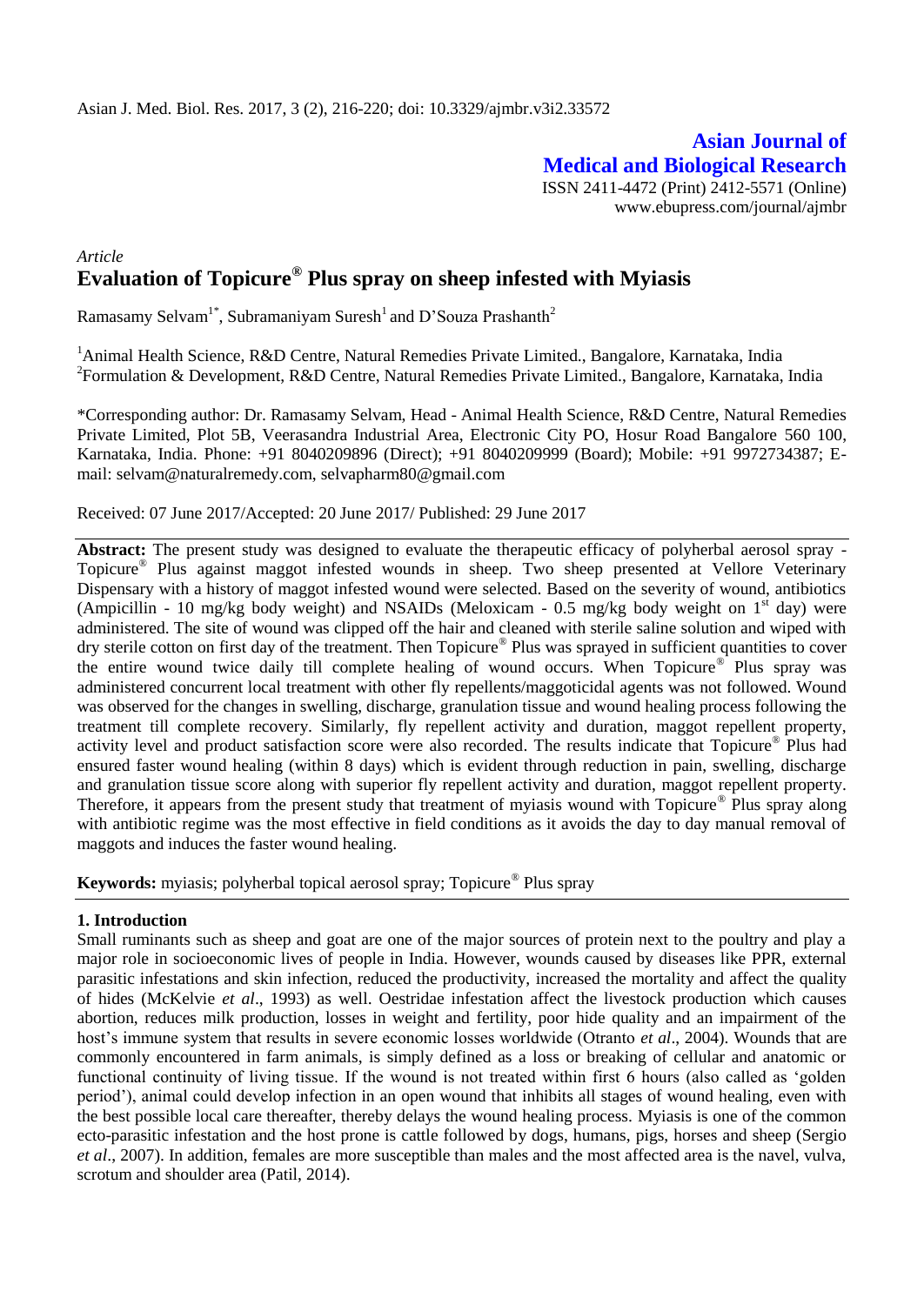Myiasis occurs when flies lay their eggs on the moist wound and the eggs hatch into a tiny larvae or maggots which feed on the tissues until they pupate. A maggot infested wound can be differentiated from normal wound by continuous oozing of pus, plasma and blood and falling of larva leaving the wound always sticky, smelly and blood stained. These inflamed oozing type of wound attracts more flies which results in intense dermatitis and become contaminated with bacteria or feces (Obanda *et al*., 2013), and further causes inflammation, secondary bacterial complications and fever. Untreated maggot infested wounds, depending on the location of the infestation and the size and condition of animals could result in emaciation, malaise that reduces the fitness and efficiency of animals (Juyena *et al*., 2013) which eventually lead to death of the animal.

The management of myiasis in animals has been an example for successful approach in controlling the ectoparasites, yet in some cases it requires a modern approach to completely get rid of. Because of the high toxicities and cost of allopathic drugs along with the health risk to humans, it is imperative to evaluate the herbal preparations for management of myiasis. The most commonly followed traditional treatment is the application of turpentine oil, neem oil, camphor or other antibacterial or vermicidal agents that are highly irritant to the animals. Various studies are being conducted to evolve highly effective preparations. Thus, the purpose of present trial is to study the treatment efficacy and fly repellent, maggoticidal/maggot repellant activity of investigational, broad spectrum herbal formulation Topicure® Plus spray on myiasis in sheep following topical application.

#### **2. Materials and methods**

#### **2.1. Animal management and housing**

Animals were managed by the farmer and housed under standard conditions at farmer's place. The regular feed (concentrated feed and grasses) being offered and feeding schedule being followed by the farmer was followed throughout the study.

#### **2.2. Experimental animals**

Two myiasis affected sheep (one male and one female) brought to the Veterinary Dispensary of Vellore district, Tamilnadu were investigated in the present study.

#### **2.3. Diagnosis of myiasis**

Diagnosis was made based on wound history, close examination of wound, characteristic odor, and brownish exudation from the wound and demonstration of maggots (Blood and Henderson, 1983).

#### **2.4. Treatment of myiasis**

The maggot infested wound was cleaned with potassium permanganate solution and wiped with dry sterile cotton. Then Topicure<sup>®</sup> Plus was sprayed twice daily till complete healing of wound occurs. When Topicure<sup>®</sup> Plus was sprayed on wounds concurrent local treatment with other fly repellents/maggoticidal agents was not followed. Based on the severity of wound, antibiotics (Ampicillin 10 mg/kg body weight) and NSAIDs (Meloxicam  $(0.5 \text{ mg/kg}$  body weight on  $1^{\text{st}}$  day)) was administered.

The responses to the treatment were assessed based on clinical improvement and time required for wound healing. The wound healing *i.e.,* percentage reduction in wound area and wound depth, pus discharge, redness, swelling, pain, granulation tissue formation, scar formation, fly repellent activity, duration of fly repellent property, activity level and product satisfaction were assessed by the Veterinarian using grading systems as shown in Table 1.

# **2.5. Topicure**® **Plus**

Manufactured by Natural Remedies Private Limited, Bangalore, India.

| <b>Composition</b>                  | $\%$ w/w |
|-------------------------------------|----------|
| <i>Pinus longifolia</i> exudate oil | 24.53%   |
| Eucalyptus globulus leaf oil        | 4.65%    |
| Pongamia glabra seed oil            | 3.41%    |
| Cedrus deodara bark oil             | 2.18%    |
| <i>Ocimum sanctum</i> leaf oil      | 1.36%    |
| Excipients                          | q.s      |
| Coloring agent                      | Curcumin |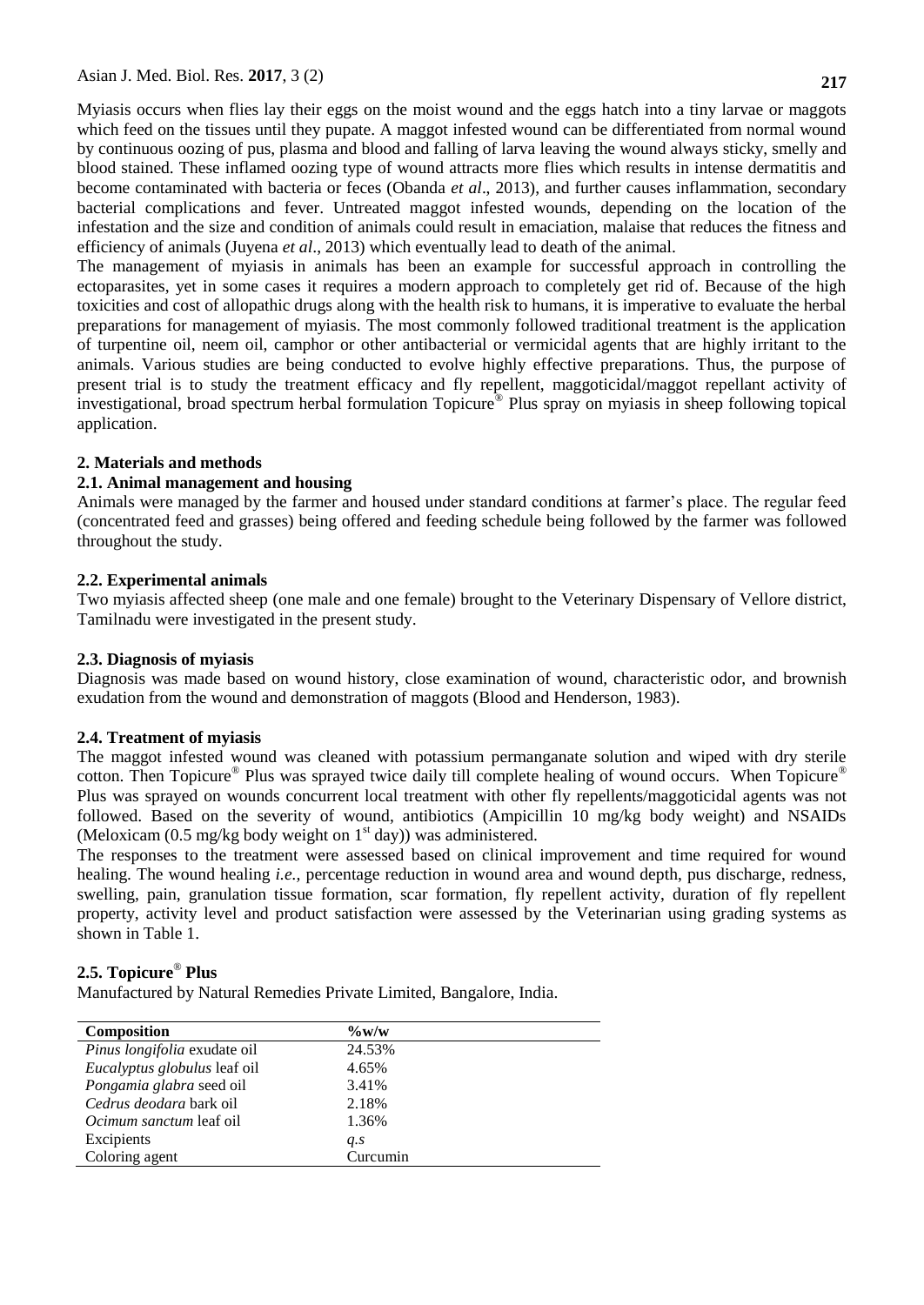#### **2.6. Statistical analysis**

The data are expressed as Mean.

#### **3. Results**

#### **3.1. Pain score**

The treatment of maggot infested wound by Topicure<sup>®</sup> Plus spray ameliorated the pain completely on day 5 (Table 2).

#### **3.2. Swelling score**

Swelling of maggot infested wound was completely reduced in Topicure® Plus spray administered sheep on day 5 (Table 2).

#### **3.3. Discharge score**

Discharge of maggot infested wound was completely stopped in Topicure® Plus spray treatment animals on day 7 (Table 2).

# **3.4. Granulation tissue score**

Maturation of granulation tissue in maggot infested wound was observed as early as on day 7 in Topicure® Plus spray treated animals (Table 2).

#### **3.5. Wound healing score**

Topicure® Plus treatment showed a 100% healing of maggot infested wound on day 7 (Table 2).

## **3.6. Fly repellent activity, fly repellent duration and maggot repellent property score**

Topicure® Plus spray treatment displayed an excellent (4.00) fly repellent activity and fly repellent duration score, and a moderate (3.00) maggot repellent property score shown in Table 3.

#### **3.7. Activity level and product performance / satisfaction score**

Activity level score was 3.00 and the product performance/satisfaction score of Topicure® Plus spray was 4.00 suggesting that the users were satisfied with the use of Topicure® Plus spray in sheep infested with myiasis (Table 3).

#### **4. Discussion**

Sheep  $(n=2)$  infested with maggots were selected and treated with Topicure<sup>®</sup> Plus spray twice a day till complete recovery from the infestation. Wounds were observed for the changes in pain, swelling, discharge, granulation tissue and wound healing following the treatment. Similarly, fly repellent activity, fly repellent duration, maggot repellent property, activity level and product satisfaction score were also recorded.

The Veterinarian found the product performs satisfactorily against treatment of myiasis that is reflected in terms of product satisfaction score.The time required in days for complete recovery of animals was on an average of six to seven days following topical application with Topicure® Plus spray along with antibiotic treatment.

Topicure® Plus spray is the combination of essential oils of *Pinus longifolia* exudate oil, *Eucalyptus globulus* leaf oil, *Pongamia glabra* seed oil, *Cedrus deodara* bark oil and *Ocimum sanctum* leaf oil.

Linolenic acids present in *O. sanctum* fixed oil (Gopinath *et al*., 2011), eugenol from tulasi oil (Thakur and Pitre, 2009) and 1, 8-cineol (Eucalyptol) from eucalyptus oil (Juergens *et al*., 2003) have the capacity to block the cyclooxygenase pathway and could be responsible for the anti-inflammatory activity of the oil. *Pongamia glabra* seed oil, the ethanolic extract (Karanjin) seed exhibited an anti-inflammatory effect in chemically induced anti-inflammatory rat, anti-plasmodial, anti-bacterial and anti-viral activities (Sathish Kumar, 2011). Ruprah *et al*. (1980) had reported that use of *Cedrusdeodara* had completely cured mange infestation in 17 days in buffalo calves. The essential oil of the leaves of *E. globulus* showed antimicrobial activity against gram negative bacteria (*E. coli*) as well as gram positive bacteria (*S. aureus*) indicates that the essential oil of *E. globulus* leaves might be exploited as natural antibiotic for the treatment of several infectious diseases caused by these two germs (Bachir and Benali, 2012). The pine oil (*Pinus longifolia*) has more or less same repellent action as that was observed with aromatic oil from Citronella (Lemon grass), which is used as insect repellent in some commercial preparations (Ansari *et al*., 2005).Based on the above results, it was clearly demonstrated that the wound healing and pain relieving effects of Topicure® Plus spay observed in the present study could be attributed to the activity of these phytoactive compounds.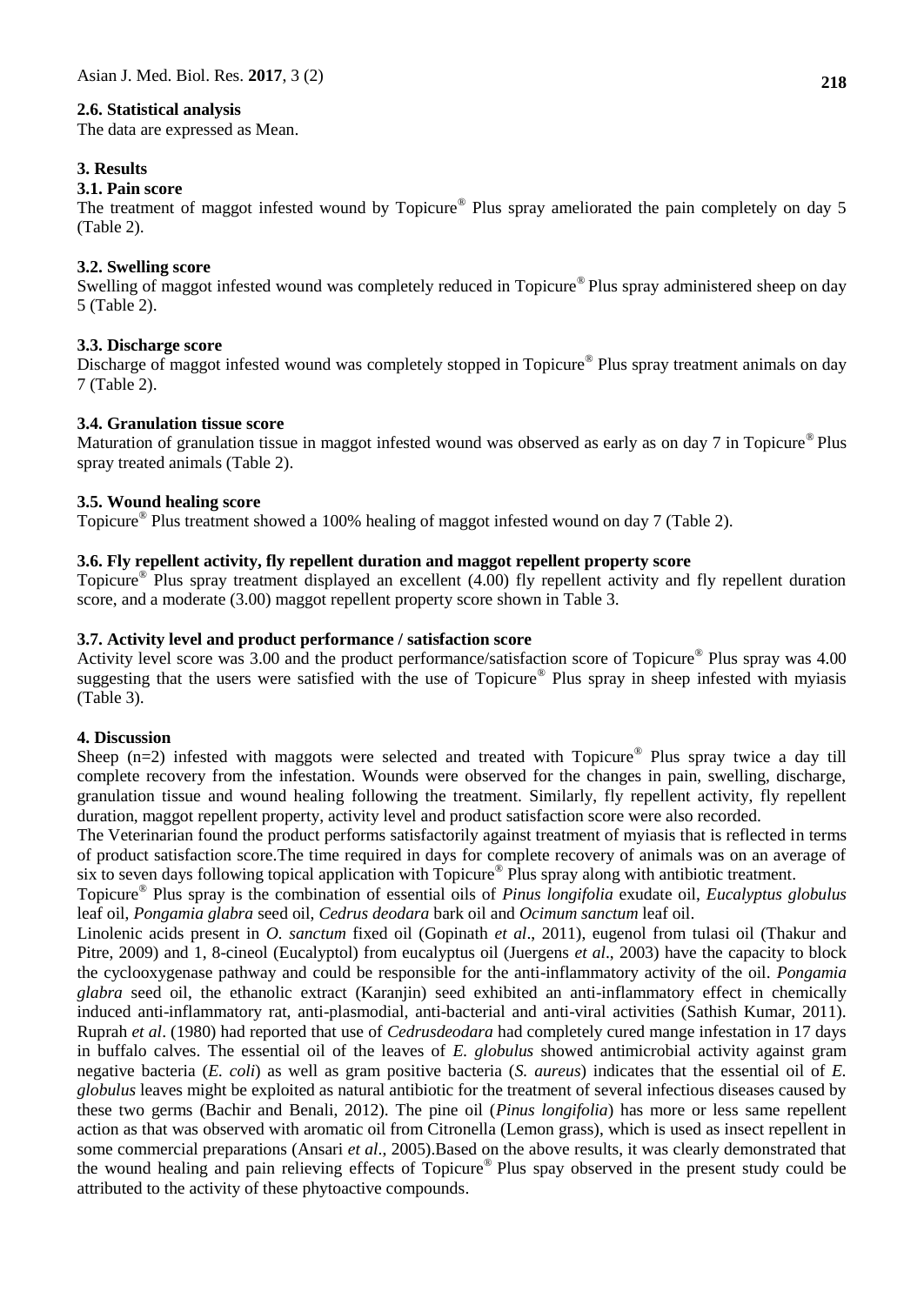# **Table 1. Grading system.**

| <b>Criteria</b>                            | <b>Description</b>                          | <b>Score</b>   |
|--------------------------------------------|---------------------------------------------|----------------|
|                                            | No pain                                     | 3              |
| Pain                                       | Mild to moderate                            | $\overline{2}$ |
|                                            | Severe                                      | 1              |
|                                            | No swelling                                 | 3              |
| Swelling                                   | Mild to moderate                            | $\overline{2}$ |
|                                            | Severe                                      | $\mathbf{1}$   |
|                                            | No discharge                                | $\overline{5}$ |
|                                            | Serosanguinous (watery, clear, pink)        | 4              |
| Discharge                                  | Serous (watery, clear, straw colored)       | 3              |
|                                            | Purulent (thick, yellow, grey)              | 2              |
|                                            | Hemopurulent (viscous, blood stained)       | 1              |
|                                            | Red or pink with glistening surface         | $\overline{4}$ |
| Granulation tissue                         | Friable, bleeds easily                      | 3              |
|                                            | Mild granulation tissue                     | $\overline{2}$ |
|                                            | No granulation tissue                       | $\mathbf 1$    |
|                                            | 100% (Wound is completely healed)           | $\overline{5}$ |
|                                            | 75% $(3/4^{\text{th}})$ of wound is healed) | $\overline{4}$ |
| Wound healing (% Reduction in wound area & | 50% $(2/4^{\text{th}}$ of wound is healed)  | 3              |
| wound depth)                               | 25% $(1/4^{\text{th}})$ of wound is healed) | $\overline{2}$ |
|                                            | $<$ 10% (No signs of healing)               | $\mathbf{1}$   |
|                                            | Excellent                                   | $\overline{4}$ |
|                                            | Moderate                                    | 3              |
| Fly repellent activity                     | Mild                                        | $\overline{2}$ |
|                                            | N <sub>o</sub>                              | 1              |
|                                            | Excellent $(> 4 \text{ hr})$                | $\overline{4}$ |
| Fly repellent duration                     | Moderate (2 - 4hr)                          | 3              |
|                                            | Mild $(30 \text{ min} - 2 \text{ hr})$      | $\overline{2}$ |
|                                            | Negligible $(< 30$ min)                     | $\mathbf{1}$   |
|                                            | Normal - active and alert                   | 3              |
| Activity level                             | Dull and depressed                          | $\overline{2}$ |
|                                            | Sluggish and lethargy                       | 1              |
|                                            | Excellent                                   | $\overline{4}$ |
|                                            | Moderate                                    | 3              |
| Maggot repellent property                  | Mild                                        | $\overline{2}$ |
|                                            | None                                        | $\mathbf 1$    |
|                                            | Highly satisfied                            | $\overline{4}$ |
| Product performance/satisfaction score     | Moderately satisfied                        | 3              |
|                                            | Neither satisfied nor unsatisfied           | $\overline{2}$ |
|                                            | Not satisfied (No relief)                   | 1              |

# **Table 2. Effect of Topicure® Plus spray in sheep infested with Myiasis.**

| Maggot wound + Standard treatment and Topicure <sup>®</sup> Plus |       |       |       |       |       |       |       |       |  |
|------------------------------------------------------------------|-------|-------|-------|-------|-------|-------|-------|-------|--|
|                                                                  | Dav 1 | Day 2 | Day 3 | Day 4 | Day 5 | Day 6 | Day 7 | Day 8 |  |
| Pain score                                                       | 1.00  | 1.50  | 2.00  | 2.50  | 3.00  | 3.00  | 3.00  | 3.00  |  |
| Swelling score                                                   | 1.00  | 1.00  | 2.00  | 2.00  | 3.00  | 3.00  | 3.00  | 3.00  |  |
| Discharge score                                                  | 1.00  | 1.50  | 2.00  | 3.50  | 3.50  | 4.50  | 5.00  | 5.00  |  |
| Granulation tissue score                                         | 1.00  | 1.00  | 2.00  | 2.50  | 3.50  | 3.50  | 4.00  | 4.00  |  |
| Wound healing score                                              | .00.  | .50   | 2.00  | 3.00  | 3.50  | 4.50  | 5.00  | 5.00  |  |

Values are expressed as Mean.